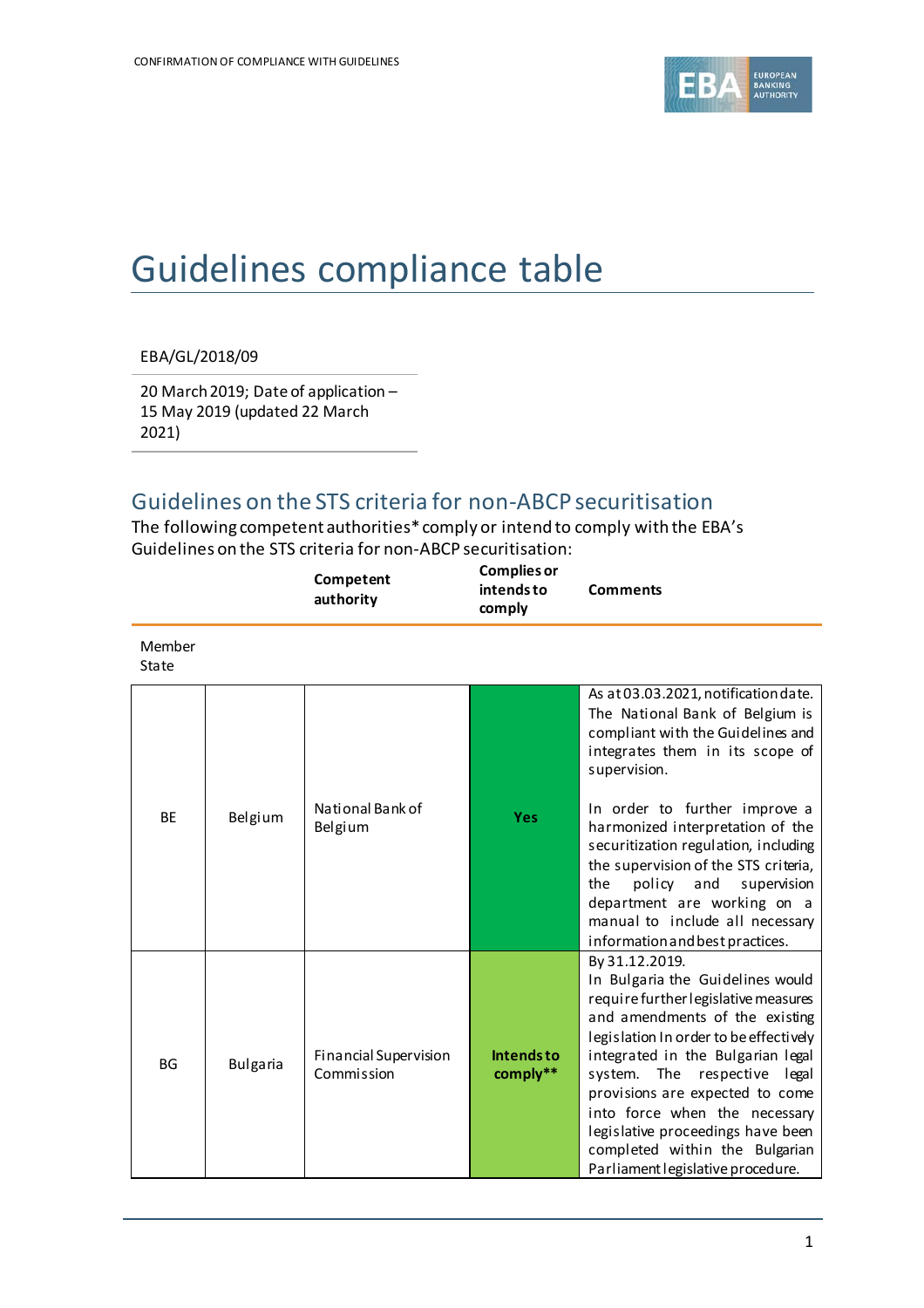

|    |                   | Competent<br>authority                                          | <b>Complies or</b><br>intends to<br>comply | <b>Comments</b>                                                                                                                                                                                                                                                                                                                                                                                                                                                                                                                                                                                                                                                                                                                                                                                                                                                                                                                                     |
|----|-------------------|-----------------------------------------------------------------|--------------------------------------------|-----------------------------------------------------------------------------------------------------------------------------------------------------------------------------------------------------------------------------------------------------------------------------------------------------------------------------------------------------------------------------------------------------------------------------------------------------------------------------------------------------------------------------------------------------------------------------------------------------------------------------------------------------------------------------------------------------------------------------------------------------------------------------------------------------------------------------------------------------------------------------------------------------------------------------------------------------|
|    |                   | Българска народна<br>банка (Bulgarian<br>National Bank)         | Intends to<br>comply**                     | By 20.05.2019.                                                                                                                                                                                                                                                                                                                                                                                                                                                                                                                                                                                                                                                                                                                                                                                                                                                                                                                                      |
| CZ | Czech<br>Republic | <b>Czech National Bank</b>                                      | <b>Intendsto</b><br>comply**               | By 15.05.2019.                                                                                                                                                                                                                                                                                                                                                                                                                                                                                                                                                                                                                                                                                                                                                                                                                                                                                                                                      |
| DK | Denmark           | Finanstilsynet                                                  | Yes                                        | As at 08.03.2021, notification date.<br>The guideline is an elaboration on<br>the STS-criteria, aimed at ensuring<br>consistency of interpretation. Thus,<br>it has not been necessary to adopt<br>any formal measures, to comply<br>with the guideline. The Danish FSA<br>has taken note of the guideline and<br>will adhere to it when interpreting<br>the STS-criteria.                                                                                                                                                                                                                                                                                                                                                                                                                                                                                                                                                                          |
| DE | Germany           | Bundes anstalt für<br>Finanzdienstleistungsa<br>ufsicht (BaFin) | <b>Yes</b>                                 | As at 01.07.2019, notification date.                                                                                                                                                                                                                                                                                                                                                                                                                                                                                                                                                                                                                                                                                                                                                                                                                                                                                                                |
| EE | Estonia           | Finantsinspektsioon                                             | <b>Yes</b>                                 | As at 01.04.2019, notification date.                                                                                                                                                                                                                                                                                                                                                                                                                                                                                                                                                                                                                                                                                                                                                                                                                                                                                                                |
|    |                   | Central Bank of Ireland                                         | <b>Yes</b>                                 | As at 15.05.2019, notification date.                                                                                                                                                                                                                                                                                                                                                                                                                                                                                                                                                                                                                                                                                                                                                                                                                                                                                                                |
| IE | Ireland           | The Pension Authority                                           | <b>Intendsto</b><br>comply**               | By such time as the necessary<br>legislative<br>regulatory<br>or<br>proceedings have been completed.<br>The Pensions Authority is the<br>National Competent Authority for<br>the purposes of Article 5 of<br>Directive (EU) 2017/2402 of the<br>European Parliament and of the<br>council of 12 December 2017 laying<br>down a general framework for<br>securitisation and creating a specific<br>framework for simple, transparent<br>standardised securitisation<br>and<br>regulation. The Pensions Authority<br>is awaiting the transposition of the<br>IORP II Directive (EU) 2016/2341 of<br>the European Parliament and of the<br>council of 14 December 2016 on the<br>activities and<br>supervision<br>of<br>institutions<br>for<br>occupational<br>retirement provision (IORPs). The<br>Pension Authority anticipates that<br>the transposition of Article 25 of<br>IORP II will provide us with the<br>ability to supervise compliance by |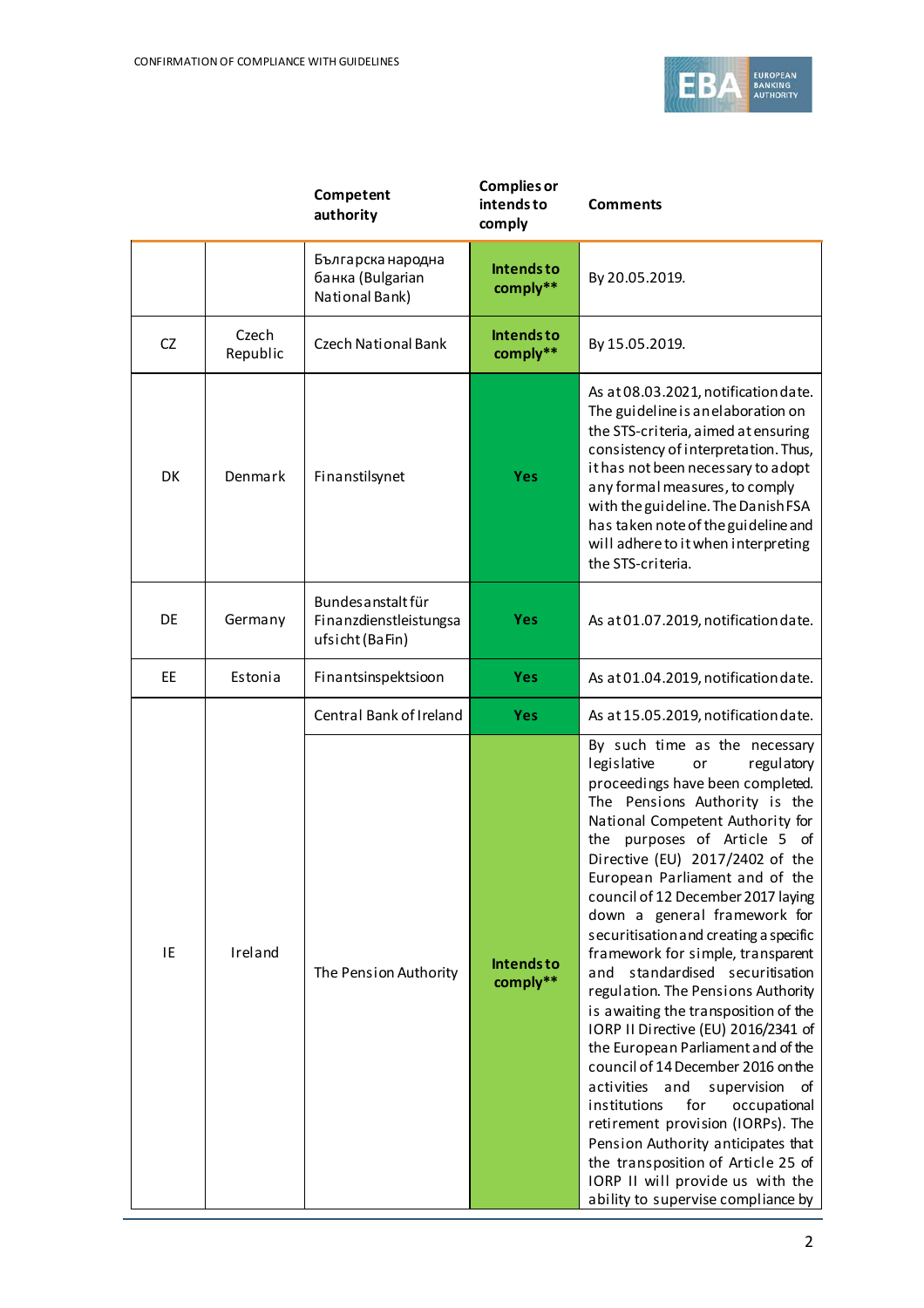

|           |         | Competent<br>authority                                                    | <b>Complies or</b><br>intends to<br>comply | <b>Comments</b>                                                                                                                                                                                                                                                                                                                                                                                                                                                                                                                                                                                         |
|-----------|---------|---------------------------------------------------------------------------|--------------------------------------------|---------------------------------------------------------------------------------------------------------------------------------------------------------------------------------------------------------------------------------------------------------------------------------------------------------------------------------------------------------------------------------------------------------------------------------------------------------------------------------------------------------------------------------------------------------------------------------------------------------|
|           |         |                                                                           |                                            | IORPs with the guidelines on the STS<br>criteria for non-ABCP securitization.                                                                                                                                                                                                                                                                                                                                                                                                                                                                                                                           |
|           |         | <b>Bank of Greece</b><br>(Banking Supervision<br>Department)              | <b>Intendsto</b><br>comply**               | Intends to comply by 31.12.2020.                                                                                                                                                                                                                                                                                                                                                                                                                                                                                                                                                                        |
| EL        | Greece  | <b>Bank of Greece</b><br>(Private Insurance<br>Supervision<br>Department) | <b>Intendsto</b><br>comply**               | Intends to comply by 31.12.2020.                                                                                                                                                                                                                                                                                                                                                                                                                                                                                                                                                                        |
|           |         | Hellenic Capital Market<br>Commission                                     | <b>Yes</b>                                 | As at 06.02.2020, notification date.                                                                                                                                                                                                                                                                                                                                                                                                                                                                                                                                                                    |
| <b>HR</b> | Croatia | Hrvatska narodna<br>banka (Croatian<br>National Bank)                     | <b>Yes</b>                                 | As at 18.06.2020, notification date.<br>By the adoption of the Act<br>Implementing Regulation (EU) No<br>2017/2402 (in force from June 6th,<br>2020), the Republic of Croatia<br>fulfilled all the preconditions for the<br>application of the EBA Guidelines on<br>the STS criteria for non-ABCP<br>securitization, (EBA/GL/2018/09).<br>In order to inform credit institutions<br>about the beginning of the<br>application of the Guidelines, the<br>Croatian National Bank sent a<br>circular to all credit institutions<br>explaining<br>above-mentioned<br>circumstances.                         |
| ES        | Spain   | Banco de España                                                           | <b>Yes</b>                                 | Banco de Espana complies with the<br>Guidelines as of the date of this<br>notification insofar it is competent<br>according to Article 29(1){e) of<br>Regulation (EU) 2017/2402 of the<br>European Parliament and of the<br>Council of 12 December 2017 laying<br>down a general framework for<br>securitisation and creating a specific<br>framework for simple, transparent<br>standardised securitisation,<br>and<br>amending<br>and<br><b>Directives</b><br>2009/138/EC<br>2009/65/EC,<br>and<br>2011/61/EU and Regulations (EC)<br>1060/2009 and (EU)<br>No<br>No<br>648/2012 (OJ L347, 28.12.201) |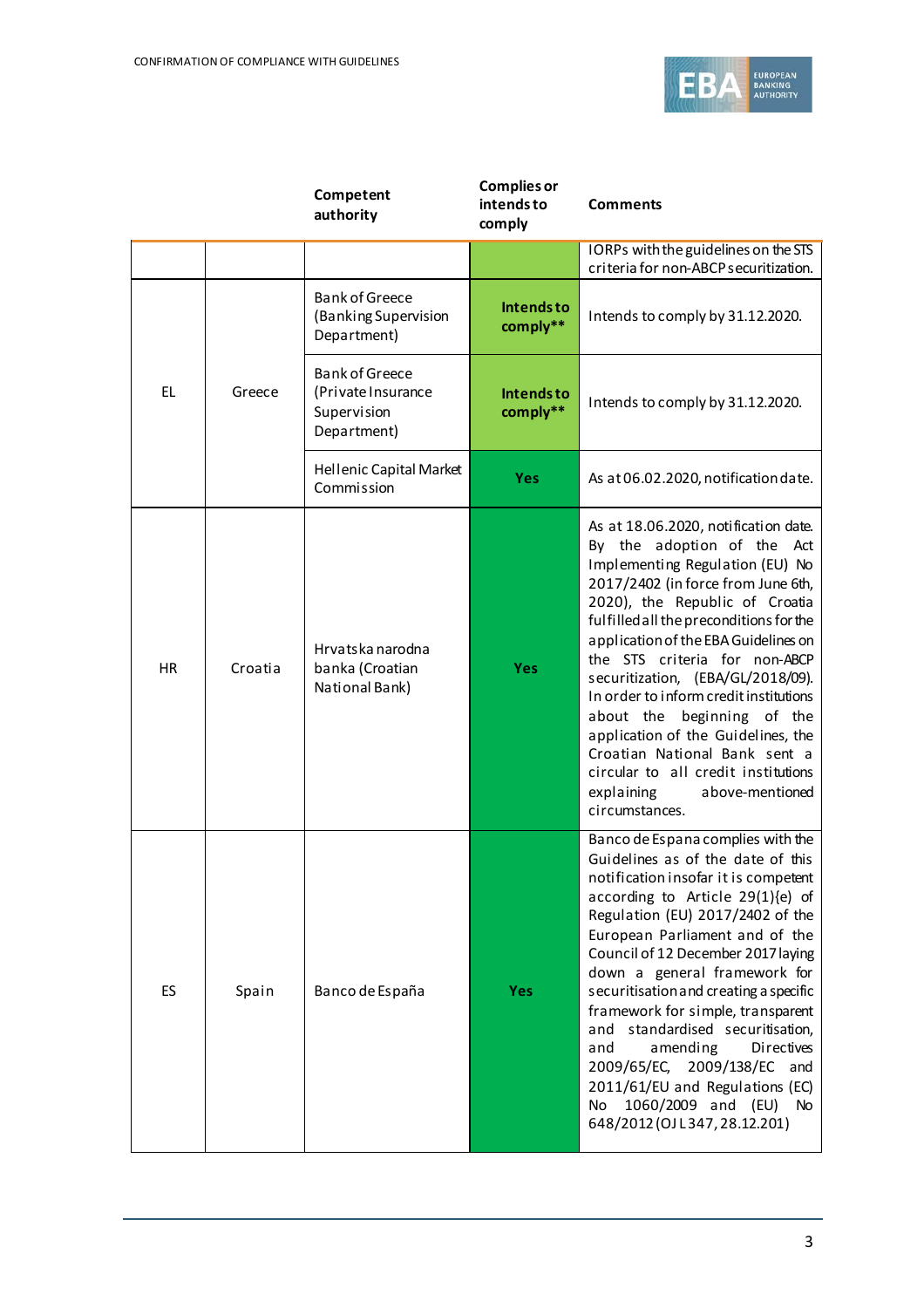

|           |            | Competent<br>authority                                       | <b>Complies or</b><br>intends to<br>comply | <b>Comments</b>                                                                                                                                                                                                                                                                                                                                                                                                                                                                                                                                                                   |
|-----------|------------|--------------------------------------------------------------|--------------------------------------------|-----------------------------------------------------------------------------------------------------------------------------------------------------------------------------------------------------------------------------------------------------------------------------------------------------------------------------------------------------------------------------------------------------------------------------------------------------------------------------------------------------------------------------------------------------------------------------------|
|           |            | Dirección General de<br>Seguros y Fondos de<br>Pensiones     | <b>Yes</b>                                 | Dirección General de Seguros y<br>Fondos de Pensiones complies with<br>the Guidelines as of 19 September<br>2019.                                                                                                                                                                                                                                                                                                                                                                                                                                                                 |
| <b>FR</b> | France     | Autorité de Contrôle<br>Prudentiel et de<br>Résolution       | Yes                                        | ACPR complies through an "avis"<br>published on its website:<br>https://acpr.banque-<br>france.fr/sites/default/files/media/<br>2019/05/31avis eba gl 2018-<br>08 et 09.pdf                                                                                                                                                                                                                                                                                                                                                                                                       |
|           |            | Autorité des marchés<br>financiers                           | <b>Yes</b>                                 |                                                                                                                                                                                                                                                                                                                                                                                                                                                                                                                                                                                   |
| IT        | Italy      | Bank of Italy                                                | <b>Intendsto</b><br>comply**               | By such time as the necessary<br>legislative and regulatory<br>proceedings have been completed.<br>In Italy the legislative process for<br>the designation of the relevant<br>competent authority (pursuant to<br>article 29(5) of Regulation EU<br>2017/2402) is still in progress.<br>Indeed the implementation of the<br>GL requires first a change in the<br>primary regulation, not yet<br>finalized, and, thereafter, the Bank<br>of Italy supervisory manual<br>(Circular n. 285 "Regulations for<br>the supervision of banks") could be<br>updated to comply with the GL. |
| <b>CY</b> | Cyprus     | Central Bank of Cyprus                                       | <b>Yes</b>                                 | As at 16.05.2019, notification date.                                                                                                                                                                                                                                                                                                                                                                                                                                                                                                                                              |
| LV        | Latvia     | <b>Financial and Capital</b><br>Market Commission            | Intends to<br>comply**                     | By the date a relevant instrument<br>exists in my jurisdiction.                                                                                                                                                                                                                                                                                                                                                                                                                                                                                                                   |
| LT        | Lithuania  | Bank of Lithuania                                            | <b>Yes</b>                                 | As at 20.05.2019, notification date.                                                                                                                                                                                                                                                                                                                                                                                                                                                                                                                                              |
| LU        | Luxembourg | Commission de<br>Surveillance du Secteur<br>Financier (CSSF) | <b>Yes</b>                                 | As at 20.05.2019, notification date.<br>https://www.cssf.lu/wp-<br>content/uploads/cssf19_719eng.pd<br>f                                                                                                                                                                                                                                                                                                                                                                                                                                                                          |
|           |            | Commissariat aux<br>Assurances                               | <b>Intendsto</b><br>comply**               | By the date of entry into force of<br>the Luxembourg law implementing<br>art 29. Of Regulation (EU)<br>2017/2402.                                                                                                                                                                                                                                                                                                                                                                                                                                                                 |
| HU        | Hungary    | Central Bank of<br>Hungary                                   | <b>Intendsto</b><br>comply**               | By 01.01.2020.                                                                                                                                                                                                                                                                                                                                                                                                                                                                                                                                                                    |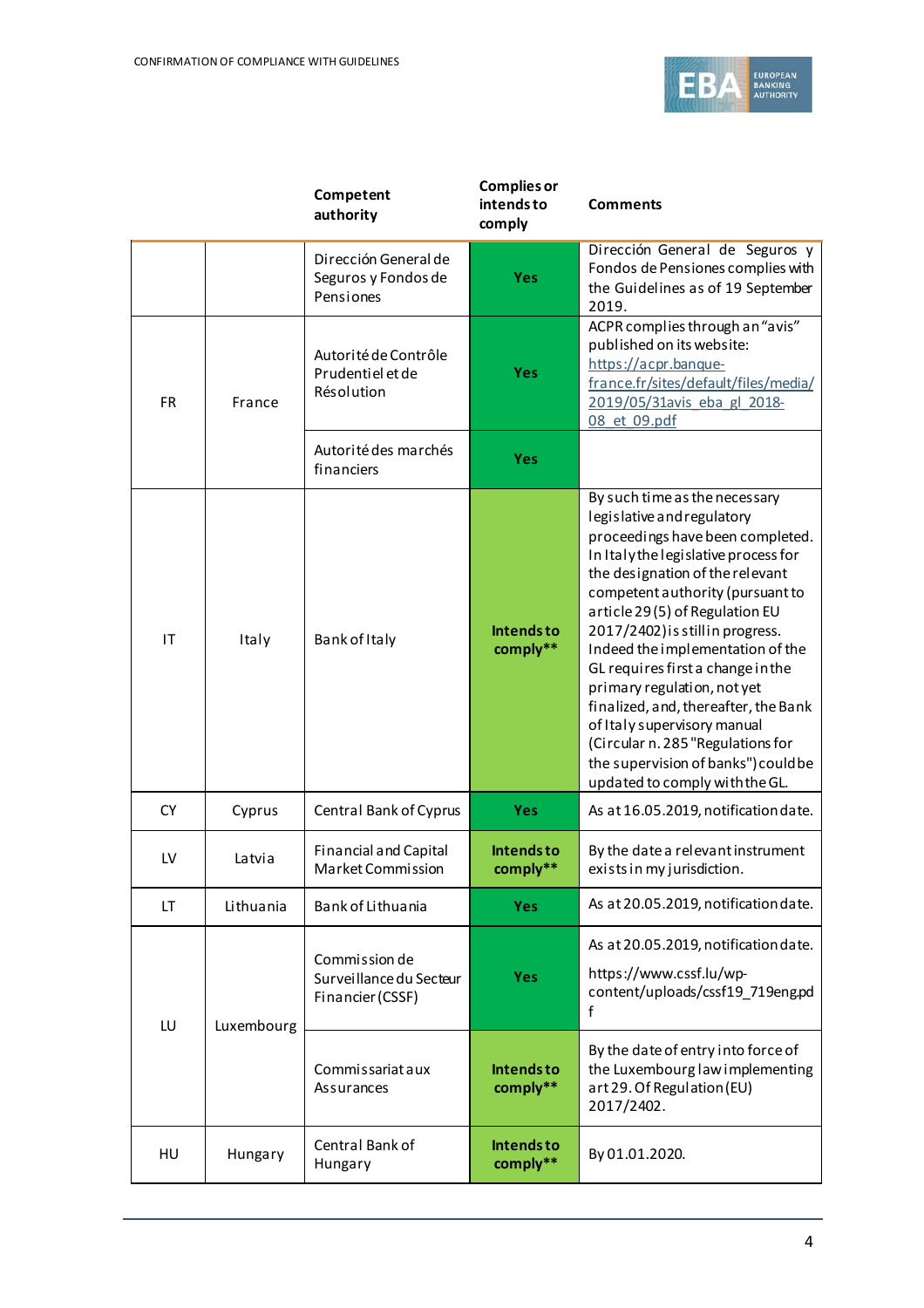

|           |             | Competent<br>authority                          | <b>Complies or</b><br>intends to<br>comply | <b>Comments</b>                                                                                                                                                                                                                                                                                                                                                                                                                                                                                                                                                                                                                                                                                                                                                                                                                                                                                                                                                                                                                                                                                                                                                                                                                                                                                                              |
|-----------|-------------|-------------------------------------------------|--------------------------------------------|------------------------------------------------------------------------------------------------------------------------------------------------------------------------------------------------------------------------------------------------------------------------------------------------------------------------------------------------------------------------------------------------------------------------------------------------------------------------------------------------------------------------------------------------------------------------------------------------------------------------------------------------------------------------------------------------------------------------------------------------------------------------------------------------------------------------------------------------------------------------------------------------------------------------------------------------------------------------------------------------------------------------------------------------------------------------------------------------------------------------------------------------------------------------------------------------------------------------------------------------------------------------------------------------------------------------------|
| MT        | Malta       | Malta Financial<br>Services Authority<br>(MFSA) | Intends to<br>comply**                     | By such time as the necessary<br>legislative or regulatory<br>proceedings have been completed.                                                                                                                                                                                                                                                                                                                                                                                                                                                                                                                                                                                                                                                                                                                                                                                                                                                                                                                                                                                                                                                                                                                                                                                                                               |
| <b>NL</b> | Netherlands | De Nederlandsche<br>Bank (DNB)                  | <b>Yes</b>                                 | As at 22.02.2019, notification date.                                                                                                                                                                                                                                                                                                                                                                                                                                                                                                                                                                                                                                                                                                                                                                                                                                                                                                                                                                                                                                                                                                                                                                                                                                                                                         |
| AT        | Austria     | Austrian Financial<br>Market Authority          | <b>Yes</b>                                 | As at 20.05.2019, notification date.                                                                                                                                                                                                                                                                                                                                                                                                                                                                                                                                                                                                                                                                                                                                                                                                                                                                                                                                                                                                                                                                                                                                                                                                                                                                                         |
| PL        | Poland      | Komisja Nadzoru<br>Finansowego                  | <b>Yes</b>                                 | As at 20.05.2019, notification date.                                                                                                                                                                                                                                                                                                                                                                                                                                                                                                                                                                                                                                                                                                                                                                                                                                                                                                                                                                                                                                                                                                                                                                                                                                                                                         |
| PT        | Portugal    | Banco de Portugal                               | <b>Yes</b>                                 | As of 16.01.2020, BdP complies with<br>the Guidelines on the STS criteria<br>for<br><b>ABCP</b><br>securitisation<br>(EBA/GL/2018/08) and non-ABCP<br>securitisation (EBA/GL/2018/09).<br>Explanation:<br>On 27 March 2019, BdP provided<br>indication in its institutional website<br>institutions<br>that<br>under<br>its<br>supervision are expected to comply<br>with the two set of Guidelines on<br><b>STS</b><br>criteria for<br><b>ABCP</b><br>the<br>securitisation<br>(EBA/GL/2018/08)<br>and on the STS criteria for non-ABCP<br>securitisation (EBA/GL/2018/09).<br>On 20 May 2019, BdP notified EBA<br>of its intention to comply with the<br>Guidelines by 31 May as the<br>competent authority under Article<br>29(1)(e)<br>of<br>Regulation<br>(UE)<br>2017/2402 for the supervision of<br>the due diligence requirements<br>applicable to less significant credit<br>institutions and investment firms<br>acting as institutional investors<br>under Article 5 of Regulation (UE)<br>2017/2402.<br>Subsequently,<br><b>BdP</b><br>issued<br>a<br>regulation (Instruction of BdP No.<br>7/2019<br>of<br>30<br>May<br>2019,<br>implementing EBA/GL/2018/08 and<br>EBA/GL/2018/09<br>into<br>the<br>Portuguese legal framework and<br>published in the Official Bulletin of<br>BdP on 30 May), with applicable |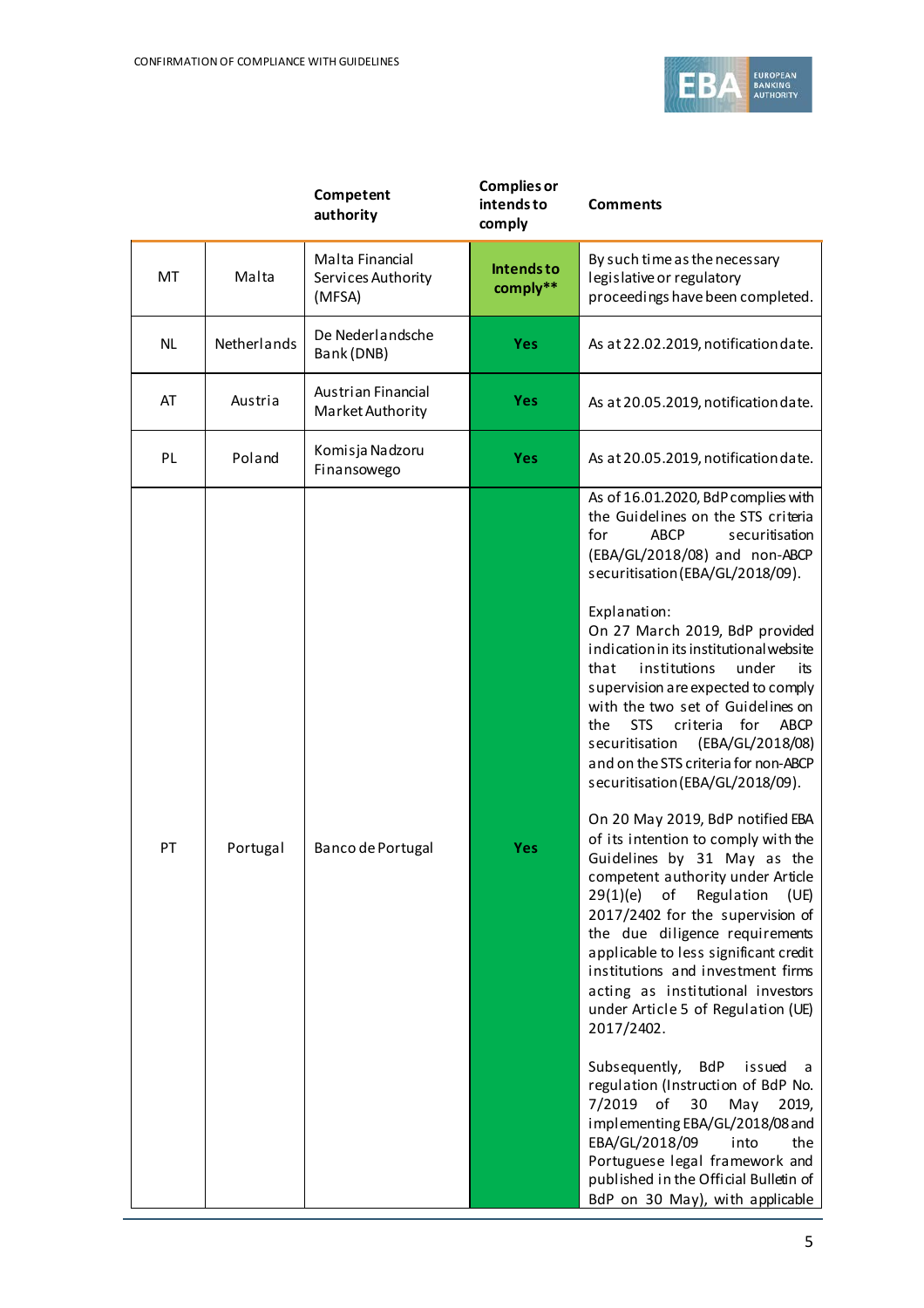

| Competent<br>authority                                                 | <b>Complies or</b><br>intends to<br>comply | <b>Comments</b>                                                                                                                                                                                                                                                                                                                                                                                                                                                   |
|------------------------------------------------------------------------|--------------------------------------------|-------------------------------------------------------------------------------------------------------------------------------------------------------------------------------------------------------------------------------------------------------------------------------------------------------------------------------------------------------------------------------------------------------------------------------------------------------------------|
|                                                                        |                                            | date as of 31 May 2019, requiring<br>the above mentioned entities to<br>comply with both Guidelines on the<br>STS criteria.<br>Furthermore, according to Article<br>29(5) of Regulation (UE) 2017/2402,<br>Member States shall designate the<br>competent authorities to supervise<br>the compliance by the various<br>entities with Article 18 to 28 of the<br>same regulation. In Portugal, the<br>formal<br>nomination<br>of<br>such                           |
|                                                                        |                                            | competent authorities occurred<br>with the enactment of the Law No.<br>69/2019, of 28 August, published in<br>the Portuguese Official Journal on<br>28 August 2019. The text of the Law<br>(in its original version in Portuguese<br>available at the following<br>is<br>hyperlink:<br>https://data.dre.pt/eli/lei/69/2019<br>/08/28/p/dre.                                                                                                                       |
|                                                                        |                                            | In addition to being the competent<br>authority under Article 29(1)(e) of<br>Regulation (UE) 2017/2402 for the<br>supervision of compliance with its<br>Article 5, in light of same<br>Regulation (see Article 29) and the<br>above mentioned Law (see new<br>Article 66.º-A of the Decree-Law<br>No. 453/99, of 5 November, as<br>amended by the Law), BdP is also<br>responsible for the supervision of<br>compliance with Article 25(4) of<br>this Regulation. |
| Autoridade de<br>Supervisao de Seguros<br>e Fundos de Pensoes<br>(ASF) | <b>Intendsto</b><br>comply**               | Intends to comply with the<br>Guidelines by such time as the<br>necessary regulatory proceedings<br>have been completed.<br>The ASF is the competent authority,<br>under subparagraphs a) and d) of<br>paragraph 1 of article 29 of<br>Regulation (UE) 2017/2402, of the<br>EP and the Council of 12 December<br>2017, laying down a general<br>framework<br>securitisation<br>and<br>amending Directives 2009/65/EC,                                             |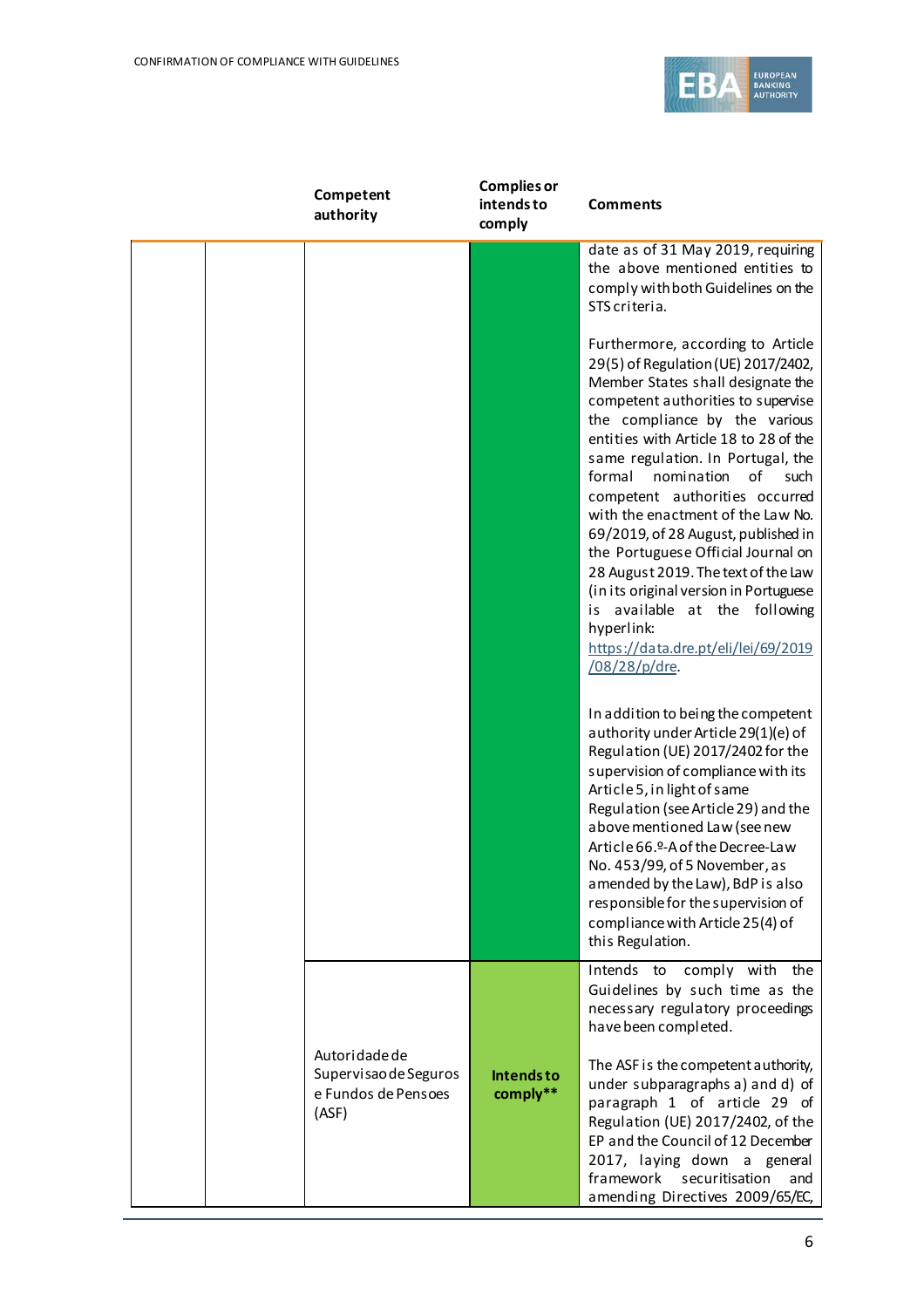

| Competent<br>authority                        | <b>Complies or</b><br>intends to<br>comply | <b>Comments</b>                                                                                                                                                                                                                                                                                                                                                                                                                                                                                                                                                                                                |
|-----------------------------------------------|--------------------------------------------|----------------------------------------------------------------------------------------------------------------------------------------------------------------------------------------------------------------------------------------------------------------------------------------------------------------------------------------------------------------------------------------------------------------------------------------------------------------------------------------------------------------------------------------------------------------------------------------------------------------|
|                                               |                                            | 2009/138/EC and 2011/61/EU and<br>Regulation (EC) No 1060/2009 and<br>No<br>648/2012, for the<br>(EU)<br>supervision of the due diligence<br>requirements<br>applicable<br>to<br>rei nsurance<br>insurance<br>and<br>undertaking and to institutions for<br>occupational retirement provision<br>under<br>article<br>5<br>of<br>the<br>aforementioned Regulation.                                                                                                                                                                                                                                              |
|                                               |                                            | At national level, ASF's designation<br>as the competent supervisory in this<br>occurred<br>with<br>matter<br>the<br>enactment of Law No. 69/2019, of<br>28 August, published in the<br>Portuguese Official Journal on 28<br>2019<br>(available,<br>August<br>in<br>Portuguese,<br>at<br>https://data.dre.pt/eli/lei/69/2019<br>/08/28/p/dre).                                                                                                                                                                                                                                                                 |
|                                               |                                            | In order to ensure compliance by its<br>supervised entities with both the<br>Guidelines EBA/GL/2018/08 and<br>EBA/GL/2018/09, ASF intends to<br>issue a regulation following a public<br>consultation procedure, which is<br>mandatory according to ASF's<br>Statutes.                                                                                                                                                                                                                                                                                                                                         |
|                                               |                                            | Nevertheless, please note that, on<br>March 2019 (after the<br>27th<br>publication of the Guidelines in the<br>official languages of the EU), ASF<br>published an announcement on its<br>website where it is stated that<br>national competent authorities and<br>the<br>institutions<br>under<br>its<br>supervision are expected to comply<br>with the Guidelines since the entry<br>into force of Regulation (UE)<br>2017/2402 (the announcement is<br>available<br>at<br>https://www.asf.com.pt/NR/rdonly<br>res/EE225A57-D44C-491A-A16E-<br>53962FFC077A/0/ComunicadoDivul<br>ga%C3%A7%C3%A3oGLEBAVF.pfd). |
| Comissao do Mercado<br>de Valores Mobiliarios | <b>Yes</b>                                 | <b>CMVM</b><br>complies<br>with<br>the<br>Guidelines on the STS criteria for<br><b>ABCP</b><br>securitisation                                                                                                                                                                                                                                                                                                                                                                                                                                                                                                  |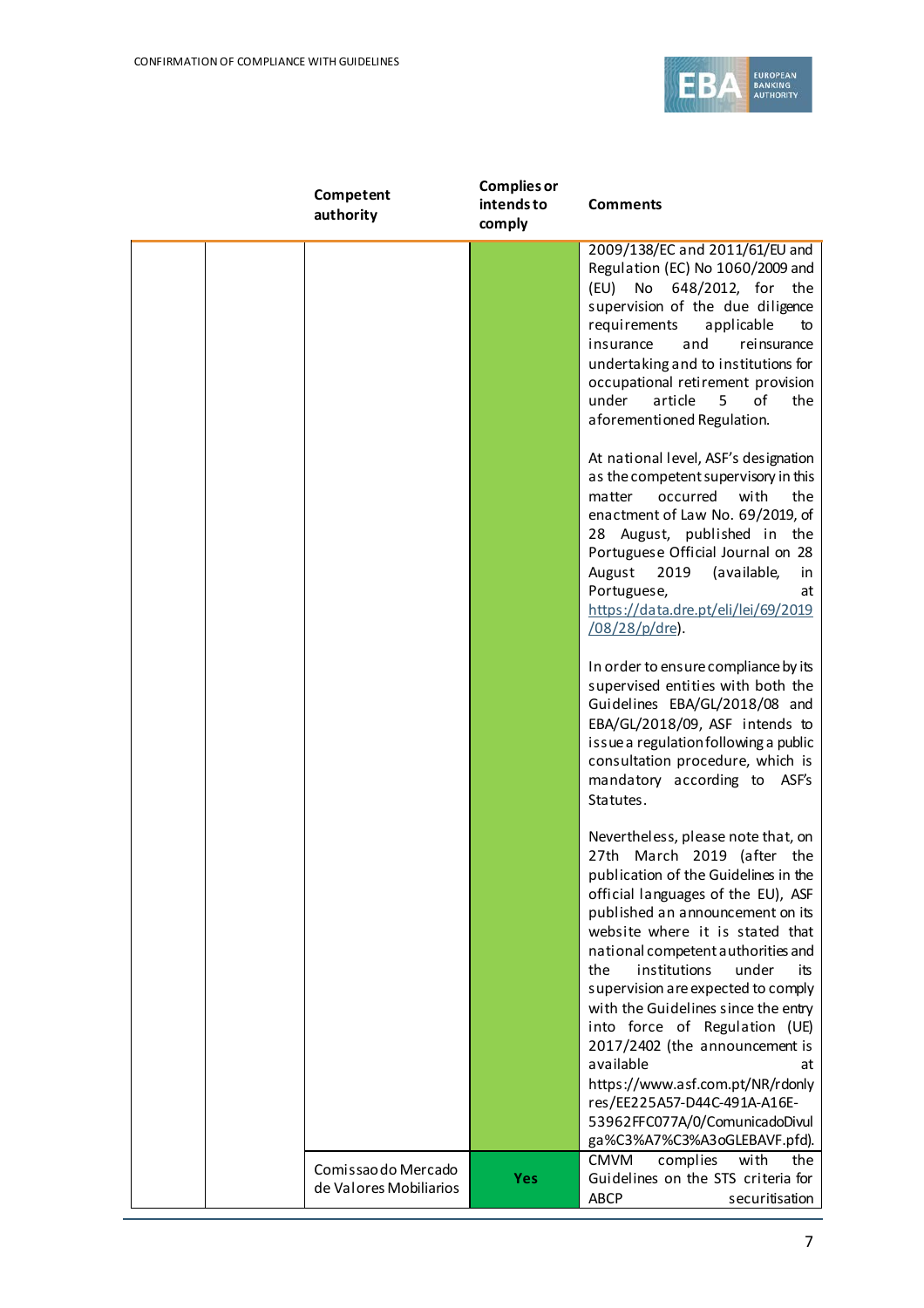

|           |         | Competent<br>authority            | <b>Complies or</b><br>intends to<br>comply | <b>Comments</b>                                                                                                                                                                                                                                                                                                                                                                                                                                                                                                                                                                                                                                                                                                                                 |
|-----------|---------|-----------------------------------|--------------------------------------------|-------------------------------------------------------------------------------------------------------------------------------------------------------------------------------------------------------------------------------------------------------------------------------------------------------------------------------------------------------------------------------------------------------------------------------------------------------------------------------------------------------------------------------------------------------------------------------------------------------------------------------------------------------------------------------------------------------------------------------------------------|
|           |         |                                   |                                            | (EBA/GL/2018/08) and non-ABCP<br>securitisation (EBA/GL/2018/09) as<br>of the date of entering into force of                                                                                                                                                                                                                                                                                                                                                                                                                                                                                                                                                                                                                                    |
|           |         |                                   |                                            | Law 69/2019, of 28 August 2019.<br>Further to the CMVM notificationto<br>EBA on 20 May 2019, regarding the<br>Guidelines on the STS criteria for<br><b>ABCP</b><br>securitisation<br>(EBA/GL/2018/08) and on the STS<br>for<br>criteria<br>non-ABCP<br>securitisation(EBA/GL/2018/09), on<br>28 August 2019 was published Law<br>69/2019, which entered into force<br>on 29 August 2019, establishing the<br>formal designation of CMVM as one<br>of the competent authorities<br>responsible for the supervision of<br>Article<br>29(5)<br>Regulation<br>of<br>2017/2402 and also, for the<br>purpose of clarity, as the competent<br>authority responsible for the<br>supervision of Article 29(1)(b) and<br>(c) of such European Regulation. |
|           |         |                                   |                                            | Law 69/2019 is available at<br>https://dre.pt/application/contene<br>udo/124256706 (in Portuguese<br>language only).                                                                                                                                                                                                                                                                                                                                                                                                                                                                                                                                                                                                                            |
|           |         |                                   |                                            | In addition, and further to the<br>publication of an announcement on<br>CMVM's institutional website, on<br>27 March 2019, informing the<br>entities under its supervision that<br>they are expected to comply with<br>both the referred Guidelines, on 12<br>September 2019 CMVM<br>sent<br>circular letters to its supervised<br>entities regarding Law 69/2019, of<br>28 August, and the Guidelines.                                                                                                                                                                                                                                                                                                                                         |
| <b>RO</b> | Romania | National Bank of<br>Romania (NBR) | <b>Yes</b>                                 | As per below.<br>Declaration as at 20.05.2019: From<br>the date of the entry into force of<br>the relevant legislation adopted for<br>implementation<br>the<br>οf<br>the<br>Regulation (EU) 2017 /2402 and<br>within the limits of the legal powers<br>and competencies which shall be<br>granted to NBR by this legislation.                                                                                                                                                                                                                                                                                                                                                                                                                   |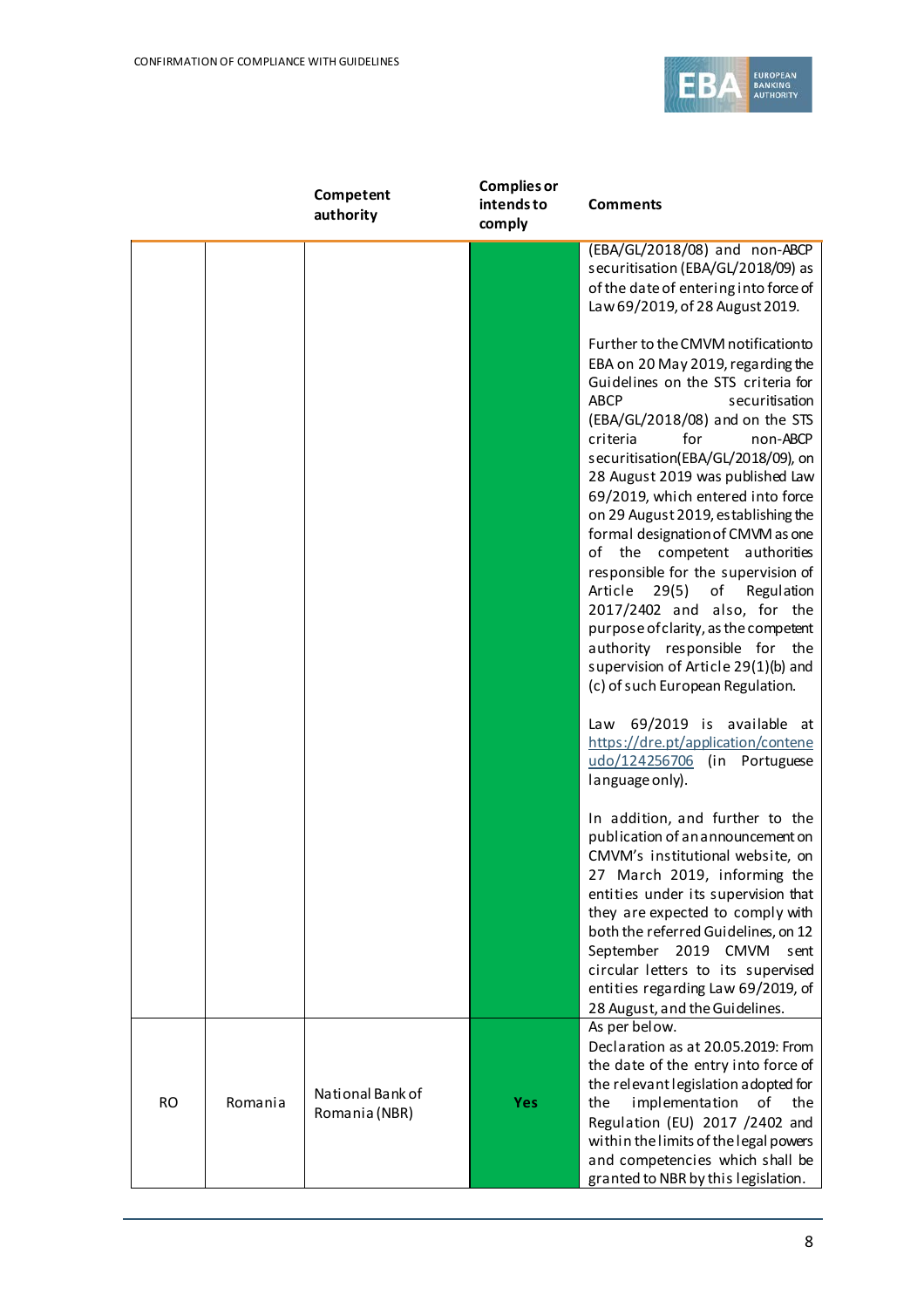

| Competent<br>authority                                  | <b>Complies or</b><br>intends to<br>comply | <b>Comments</b>                                                                                                                                                                                                                                                                                                                                                                                                                                                                                                                                                                                                                                                                                                                                                                                                                                                                                                                                                                                                                                                                                                                                                                                                                                                                                                                                                                                                                                                                                                                                                                                                                                                                                                                                                                                                                                           |
|---------------------------------------------------------|--------------------------------------------|-----------------------------------------------------------------------------------------------------------------------------------------------------------------------------------------------------------------------------------------------------------------------------------------------------------------------------------------------------------------------------------------------------------------------------------------------------------------------------------------------------------------------------------------------------------------------------------------------------------------------------------------------------------------------------------------------------------------------------------------------------------------------------------------------------------------------------------------------------------------------------------------------------------------------------------------------------------------------------------------------------------------------------------------------------------------------------------------------------------------------------------------------------------------------------------------------------------------------------------------------------------------------------------------------------------------------------------------------------------------------------------------------------------------------------------------------------------------------------------------------------------------------------------------------------------------------------------------------------------------------------------------------------------------------------------------------------------------------------------------------------------------------------------------------------------------------------------------------------------|
| Romanian Financial<br>Supervisory Authority<br>(RO FSA) | <b>Yes</b>                                 | As at 14.12.2020, notification date.<br>Considering the duration of the<br>finalization of the<br>Romanian<br>legislative process of the draft law<br>containing certain<br>provisions<br>amending some capital market<br>legislation, as well as express<br>provisions<br>regarding<br>the<br>designation of RO FSA as competent<br>the<br>authority for<br>situations<br>expressly provided for in the EU<br>Regulation 2017/2402, as well as<br>the sanctioning regime under the<br>said EU Regulation, RO FSA issued<br>Norm no. 2/2020 (implementing<br>EBA/GL/2018/08<br>and<br>EBA/GL/2018/09 into the Romanian<br>legal legislation) with applicable<br>date as of 04.02.2020.<br>After the adoption of Law no.<br>158/2020 for the amendment,<br>completion and repealing of certain<br>legislative acts, as well as for the<br>establishment of certain measures<br>the<br>application<br>for<br>of<br>(EU)<br>Regulation 2017/2402 of<br>the<br>European Parliament and of the<br>Council of 12 December 2017 laying<br>down a general framework for<br>securitisation and creating a specific<br>framework for simple, transparent<br>and standardised securitisation,<br>amending<br>Directives<br>and<br>2009/65/EC, 2009/138/EC and<br>2011/61/EU and Regulations (EC)<br>1060/2009 and (EU)<br><b>No</b><br>No.<br>648/2012, which was<br>published<br>into Romanian Official Gazette, the<br>First Part no. 673/29.07.2020 and<br>entered into force on 28 August<br>2020, in order to achieve a more<br>rigorous approach as competent<br>authority in supervising compliance<br>of participating entities, regulated<br>and supervised by the RO FSA., with<br>Article 18 to 28 of the EU Regulation<br>2017/2402, RO FSA issued Norm no.<br>40/2020 for the amendment of<br>Norm no. 2/2020 with applicable<br>date as of 05.11.2020. |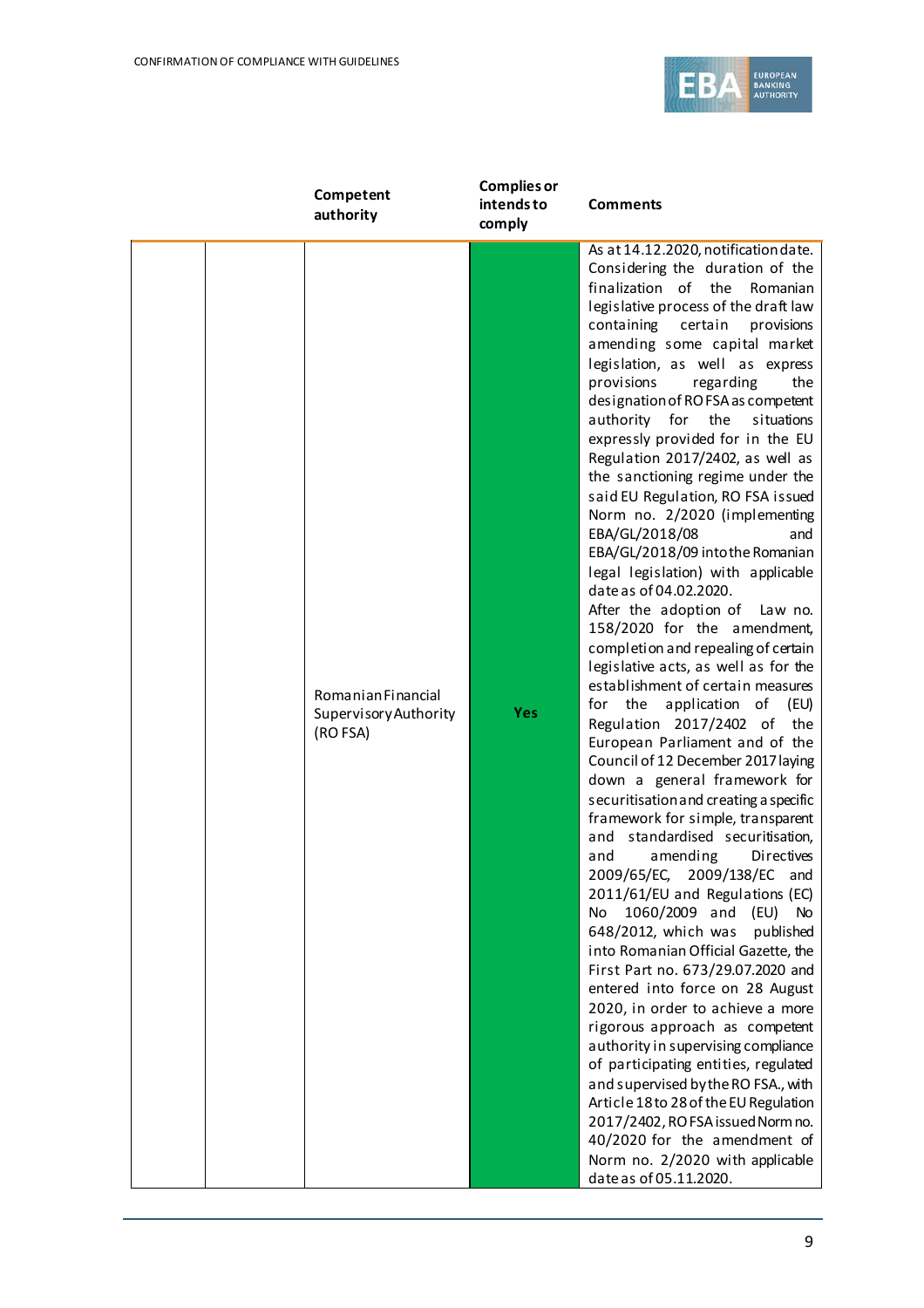

|           |          | Competent<br>authority                  | <b>Complies or</b><br>intends to<br>comply | <b>Comments</b>                                                                                                                                                                                                                                                                                                                                                                                                                                                                                                                                                                                                                                                                        |
|-----------|----------|-----------------------------------------|--------------------------------------------|----------------------------------------------------------------------------------------------------------------------------------------------------------------------------------------------------------------------------------------------------------------------------------------------------------------------------------------------------------------------------------------------------------------------------------------------------------------------------------------------------------------------------------------------------------------------------------------------------------------------------------------------------------------------------------------|
|           |          |                                         |                                            | The text of both Norms (in its<br>original version in Romanian) is<br>available<br>at<br>the<br>following<br>hyperlinks:<br>https://asfromania.ro/files/capital/<br>norme/2020/N %2040 modif N 2<br>2020 site26102020.pdf<br>https://asfromania.ro/files/capital/<br>norme/2020/Norma_2_2020_%20<br>Ghiduri%20EBA.pdf                                                                                                                                                                                                                                                                                                                                                                  |
|           |          | Bank of Slovenia                        | Yes                                        | As at 15.05.2019, notification date.<br>Link to the measures published in<br>the relevant jurisdiction:<br>https://www.uradni-list.si/glasilo-<br>uradni-list-rs/vsebina/2019-01-<br>1367?sop=2019-01-1367                                                                                                                                                                                                                                                                                                                                                                                                                                                                             |
|           |          | Agencija za trg<br>vrednostnih papirjev | Intends to<br>comply**                     | By 24.05.2019.                                                                                                                                                                                                                                                                                                                                                                                                                                                                                                                                                                                                                                                                         |
| SI        | Slovenia | Insurance Supervision<br>Agency (ISA)   | Intends to<br>comply**                     | By the application date of the<br>Guidelines (15.05.2019).<br>The ISA intends to comply with the<br>Guidelines in accordance with the<br>ISA's duties and competences under<br>Art. 29(1)-(S) of the Regulation (EU)<br>2402/2017 laying down a general<br>framework for<br>securitization and creating a specific<br>framework for simple, transparent<br>and standardized securitization,<br>amending<br>Directives<br>and<br>2009/65/EC, 2009/138/EC<br>and<br>2011/61/EU, and under Regulations<br>(EC) No 10060/2009 and (EU) No<br>648/2012; hereinafter SecReg) in<br>respect of the Law on implementing<br>SecReg (Official Gazette of the<br>Republic Slovenia, No. 22/2019). |
| SK        | Slovakia | Národná banka<br>Slovenska              | <b>Doesnot</b><br>comply                   | No response                                                                                                                                                                                                                                                                                                                                                                                                                                                                                                                                                                                                                                                                            |
| FI        | Finland  | Finanssivalvonta (FIN-<br>FSA)          | <b>Yes</b>                                 | As at 15.05.2019, notification date.<br>https://www.finanssivalvonta.fi/en<br>/regulation/FIN-FSA-<br>regulations/miscellaneous-<br>regulations-and-<br>guidelines/03 2019/                                                                                                                                                                                                                                                                                                                                                                                                                                                                                                            |
| <b>SE</b> | Sweden   | Finansinspektionen                      | <b>Yes</b>                                 | As at 17.05.2019, notification date.                                                                                                                                                                                                                                                                                                                                                                                                                                                                                                                                                                                                                                                   |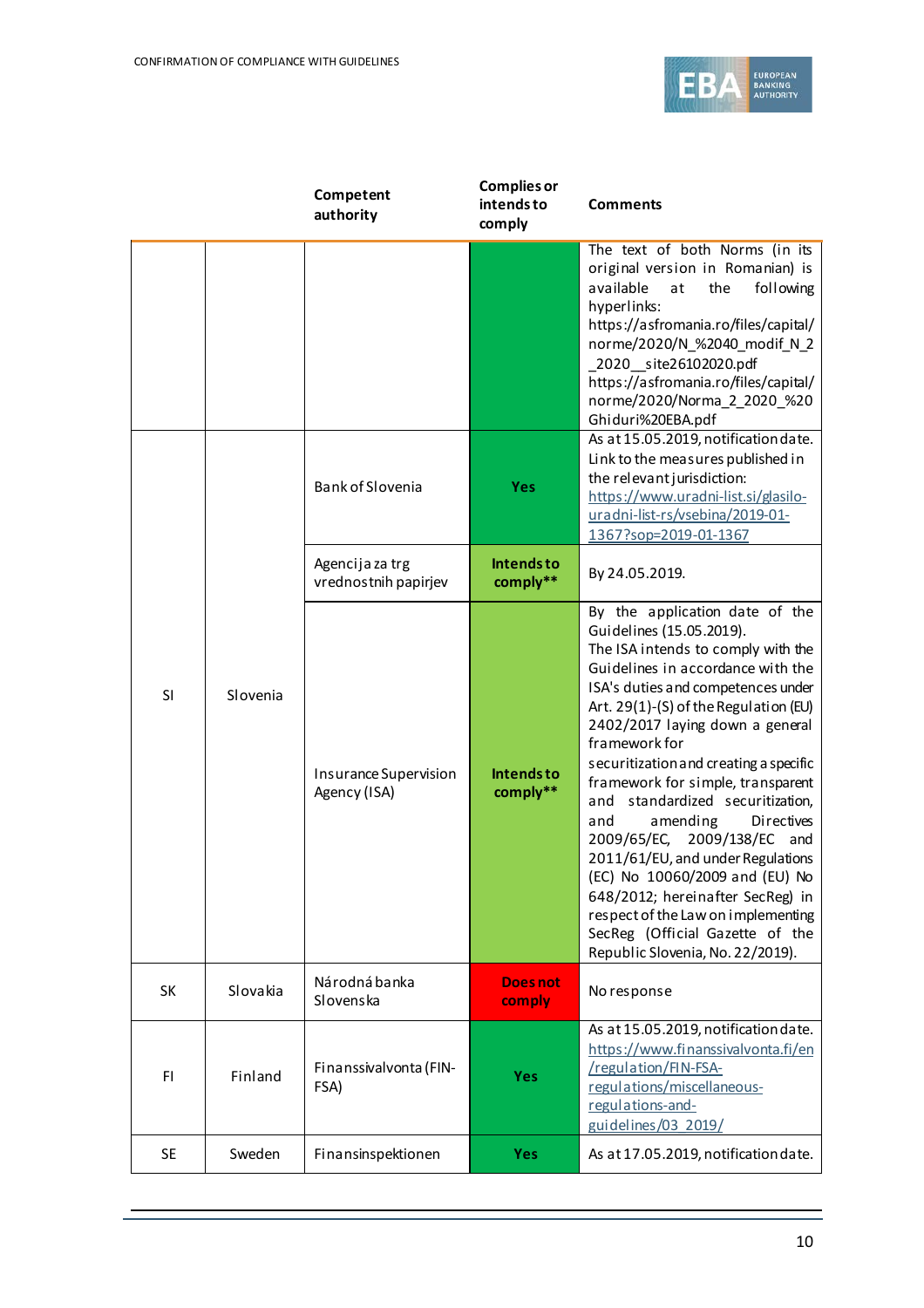

|            |                                 | Competent<br>authority                                              | <b>Complies or</b><br>intends to<br>comply | <b>Comments</b>                                                                                                                                                                                                                                                                                                                                                                                |
|------------|---------------------------------|---------------------------------------------------------------------|--------------------------------------------|------------------------------------------------------------------------------------------------------------------------------------------------------------------------------------------------------------------------------------------------------------------------------------------------------------------------------------------------------------------------------------------------|
|            | <b>EU Institutions-Agencies</b> |                                                                     |                                            |                                                                                                                                                                                                                                                                                                                                                                                                |
| <b>ECB</b> | <b>ECB</b>                      | ECB                                                                 |                                            |                                                                                                                                                                                                                                                                                                                                                                                                |
|            | <b>EEA - EFTA State</b>         |                                                                     |                                            |                                                                                                                                                                                                                                                                                                                                                                                                |
| IS.        | Iceland                         | Fjármálaeftirlitið<br>(Financial Supervisory<br>Authority, Iceland) | <b>Intendsto</b><br>comply**               | By such time as the necessary<br>legislative<br>regulatory<br>or<br>proceedings have been completed.                                                                                                                                                                                                                                                                                           |
| $\Box$     | Liechtenstein                   | <b>Financial Market</b><br>Authority Liechtenstein<br>(FMA)         | <b>Intendsto</b><br>comply**               | By the date on which regulation<br>(EU) 2017/2402 is incorporated into<br>the EEA Agreement.<br>Regulation (EU) 2017/2402 has not<br>yet been incorporated into the EEA-<br>Agreement. As soon as Regulation<br>(EU) 2017/2402 is part of the EEA-<br>Agreement the Financial Market<br>Authority Liechtenstein will update<br>notification regarding the<br>its<br>respective Level III-acts. |
| <b>NO</b>  | Norway                          | Finanstilsynet                                                      | <b>Intendsto</b><br>comply**               | By such time as the necessary<br>legislative<br>regulatory<br>ore<br>proceedings have been completed.                                                                                                                                                                                                                                                                                          |

\*The EEA States other than the Member States of the European Union are not currently required to notify their compliance with the EBA's Guidelines. This table is based on information provided from those EEA States on a voluntary basis.

\*\* Please note that, in the interest of transparency, if a competent authority continues to intend to comply after the application date, it will be considered "non-compliant" unless (A) the Guidelines relate to a type of institution or instruments which do not currently exist in the jurisdiction concerned; or (B) legislative or regulatory proceedings have been initiated to bring any national measures necessary to comply with the Guidelines in force in the jurisdiction concerned.

## **Notes**

Article 16(3) of the EBA's Regulations requires national competent authorities to inform us whether they comply or intend to comply with each Guideline or recommendation we issue. If a competent authority does not comply or does not intend to comply it must inform us of the reasons. We decide on a case by case basis whether to publish reasons.